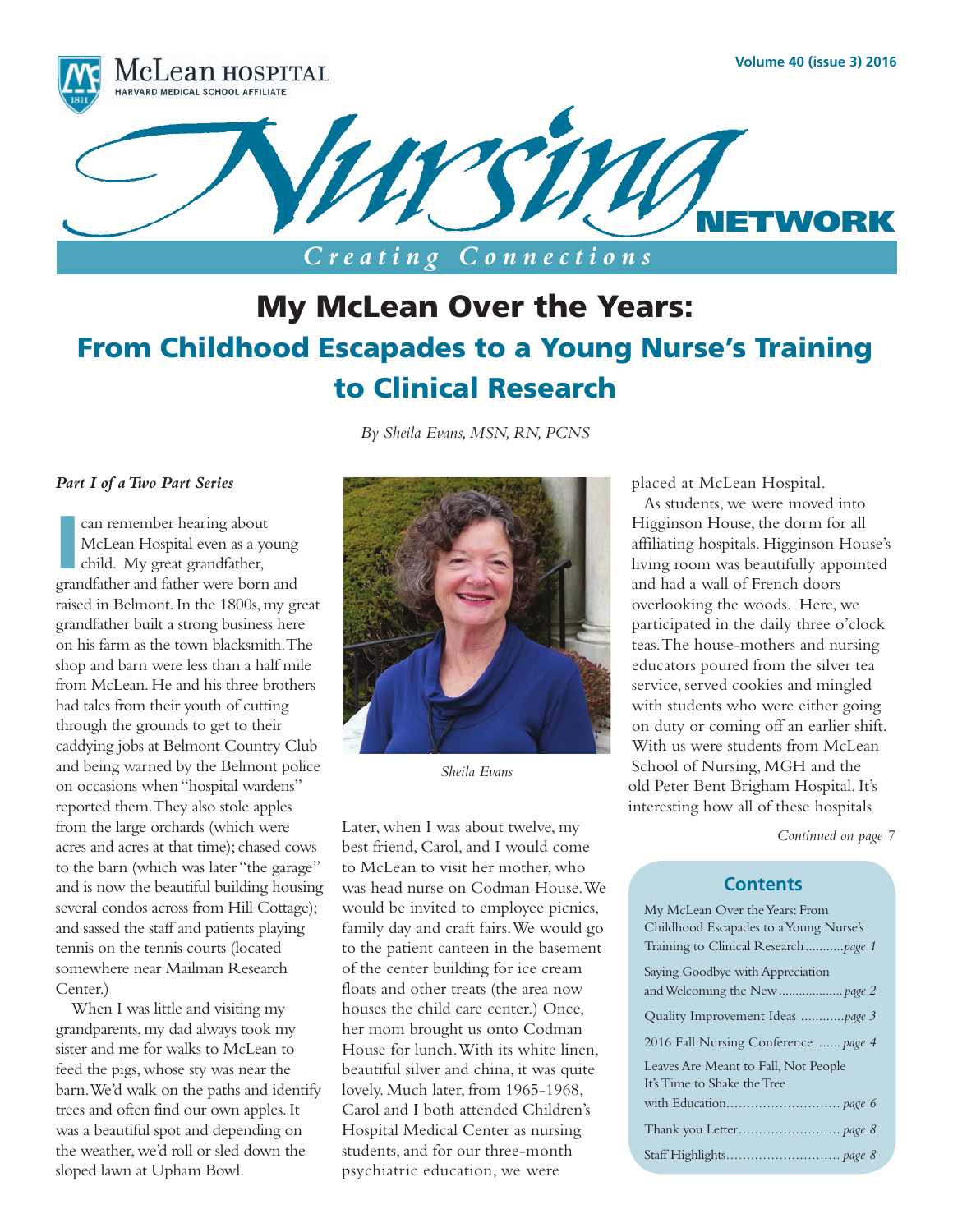## Saying Goodbye with Appreciation and Welcoming the New

*By Linda Flaherty, MS, PMHCNS-BC Senior Vice President for Patient Care Services*

S I reflect on this issue of the<br>
Nursing Network, two words<br>
emerge for me: transition and Nursing Network, two words appreciation. Over the last several months, the nursing department has seen two long-tenured, highly-regarded nurse leaders retire from their positions. Sheila Evans left in September, and Karen Terk left in mid-October; together representing almost 80 years of service to McLean. As Sheila's article reflects, her relationship with the hospital spans many years prior to employment. My experience of working with Sheila is that she worked tirelessly and quietly to advance the profession. She counseled many staff in considering a career in nursing, and provided active encouragement to continue their education. She was a sought after mentor for graduate students - Carme Volcy, RN, being one of them! Sheila was frequently asked by the nurse directors to provide clinical supervision for staff members who may be experiencing difficulties



*Linda Flaherty*

on the job. A defining characteristic of Sheila was her empathic style, which was clearly exhibited in her work with staff, as well as with patients and family. In recent years, we added an additional session during the orientation of new



*Kelly Carlson, Ph.D., PMHNP-BC, and Chris Richards, RN* e-Care SuperUser!

nursing staff in which patient and family advisors share their experience of receiving care at McLean. Sheila's warmth always put them at ease and allowed for an authentic dialogue in these orientations. She will be missed!

Karen Terk began working at McLean in 1979, initially working at Codman House and Hall Mercer until 1995, when she found her true joy working with patients who have a trauma history. I truly appreciate Karen's ability to see the "larger" perspective, be it a clinical or operational issue. It is easy to become immersed in one's program or unit. Karen's ability to articulate the perspective of what is best for the patient always cut through any struggles. Another quality I appreciated about Karen is her clinical wisdom. She was always available to provide consultation for her nursing colleagues. She was masterful in promoting the least restrictive alternative, by balancing the need for safety, while still able to tolerate the distress some patients exhibit...a skill that is not easy to master! She too is missed!

Kelly Carlson, Ph.D., PMHNP-BC was hired in August as our Nursing Professional Development Specialist. She most recently was on the nursing faculty of Worcester State University. She has hit the ground running as you will see from her article on a new nursing quality initiative. Additionally, Maria Olivier transitioned from Nurse Manager on Proctor House I to Nurse Director on Proctor House II. Christopher Richard was hired as Nurse Manager for Proctor House I. Chris most recently worked as the Clinical Leader at the Faulkner Hospital on the inpatient psychiatric unit, and is an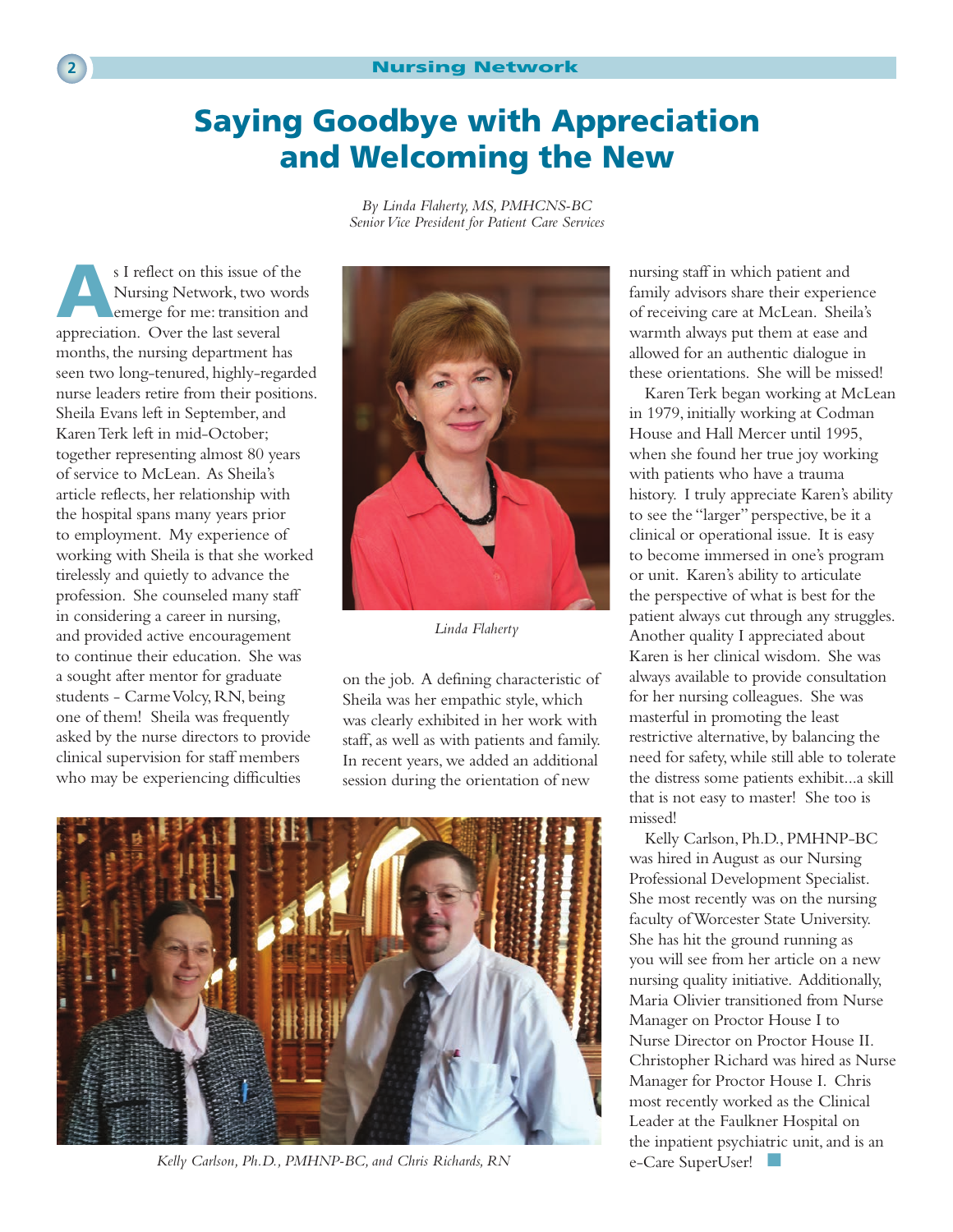## Quality Improvement Ideas

*By Kelly Carlson, Ph.D., PMHNP-BC*

ursing is a unique, identifiable<br>
and autonomous profession with<br>
the right, duty, responsibility and<br>
the right, duty, responsibility and and autonomous profession with expertise to determine the scope and standards of nursing practice. Providing high quality care to patients is a priority for professional nursing. Quality care is the degree to which health services for individuals and populations increase the likelihood of desired health outcomes and are consistent with current professional knowledge. Quality improvement is designed to enhance patient care through the implementation of action plans to improve the quality, safety and appropriateness of care rendered by the nursing staff (MA Nursing Core Competency Toolkit, 2016).

In September, there was a call sent to all McLean RNs to submit a quality improvement idea to be entered into a drawing for a day pass with pay to the 30th Annual American Psychiatric Nurses Association Conference, Psychiatric-Mental Health Nursing: Inspiring Leadership Every Day October 19-22, 2016 at the Connecticut Convention Center in Hartford, Connecticut. Winners of the drawing were Ryan Stevens, Mark Haigh, and Jim Quackenbush.

The nurse directors were asked to rate the quality improvement ideas. The quality improvement project idea with the most votes was submitted by Elizabeth Murray from MSE, "Crash course in coping/ grounding/distraction tools to be done in orientation and at the year review with CPR/CPI for MHSs and RNs. We do a



*Jim Quackenbush, RN, and Abbie Rice, RN*

lot of talking about these skills but I have not attended a specific training on how to assist our patients with coping/grounding/ distraction tools."

A team, including Abbie Rice, Jim Quackenbush, Ginybel Belgira, Todd Snyder and Ryan Stevens was formed to begin creating educational modules for staff interested in learning about grounding techniques. After doing some research, the team has identified a gap in the literature. There is little evidence explaining the benefits of grounding techniques and there remains no clear definition. To assist with this creative

process, the team has adopted the theoretical principals of Green Care which are: (1) connectedness, (2) contact with nature, (3) benefits of exercise, and (4) occupation/work as therapeutic (Cutcliffe and Travale, 2016).

If you are interested in joining the team, as we move toward developing and implementing the winning quality improvement idea, please contact Kelly Carlson in professional development kcarlson7@partners.org  $X2978$ .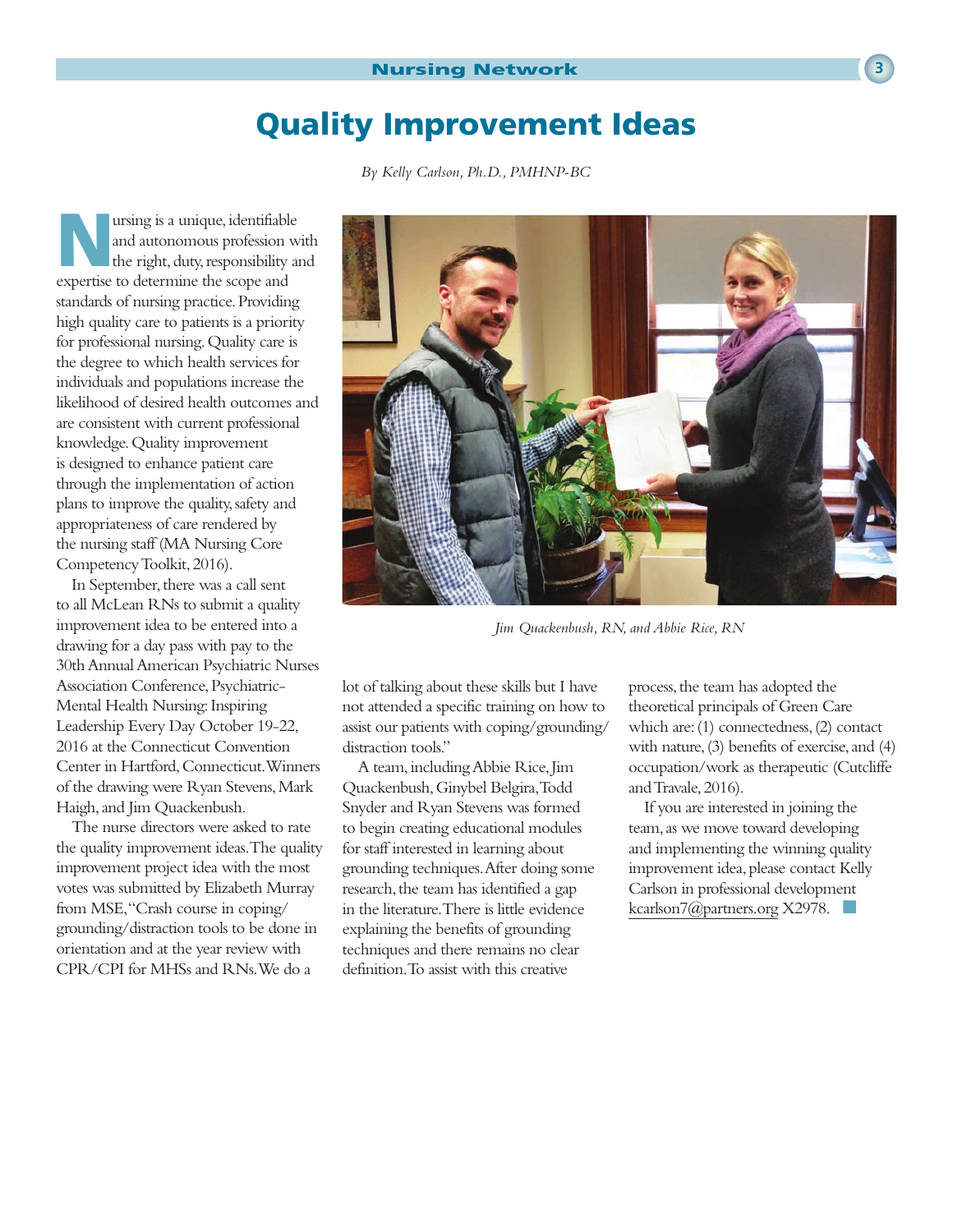# 2016 Fall Nursing Conference

Friday, December 2nd Pierce Hall 9:00 a.m. – 3:00 p.m. **5.0 Contact Hours**

### When Care and Crime Collide: What You Need to Know about Forensic Nursing

**Paul Thomas Clements, PhD, MSN, RN, CGS, DF-IAFN**

"What is Forensic Nursing and What Should You Know?" "The Victim/Offender Continuum "Medico-Legal and Clinical Implications"

**co** 

Presentation of the Marguerite Conrad Award to



Charlene Nielsen, RN for Excellence in Teaching & Mentoring

*Continued on page 5*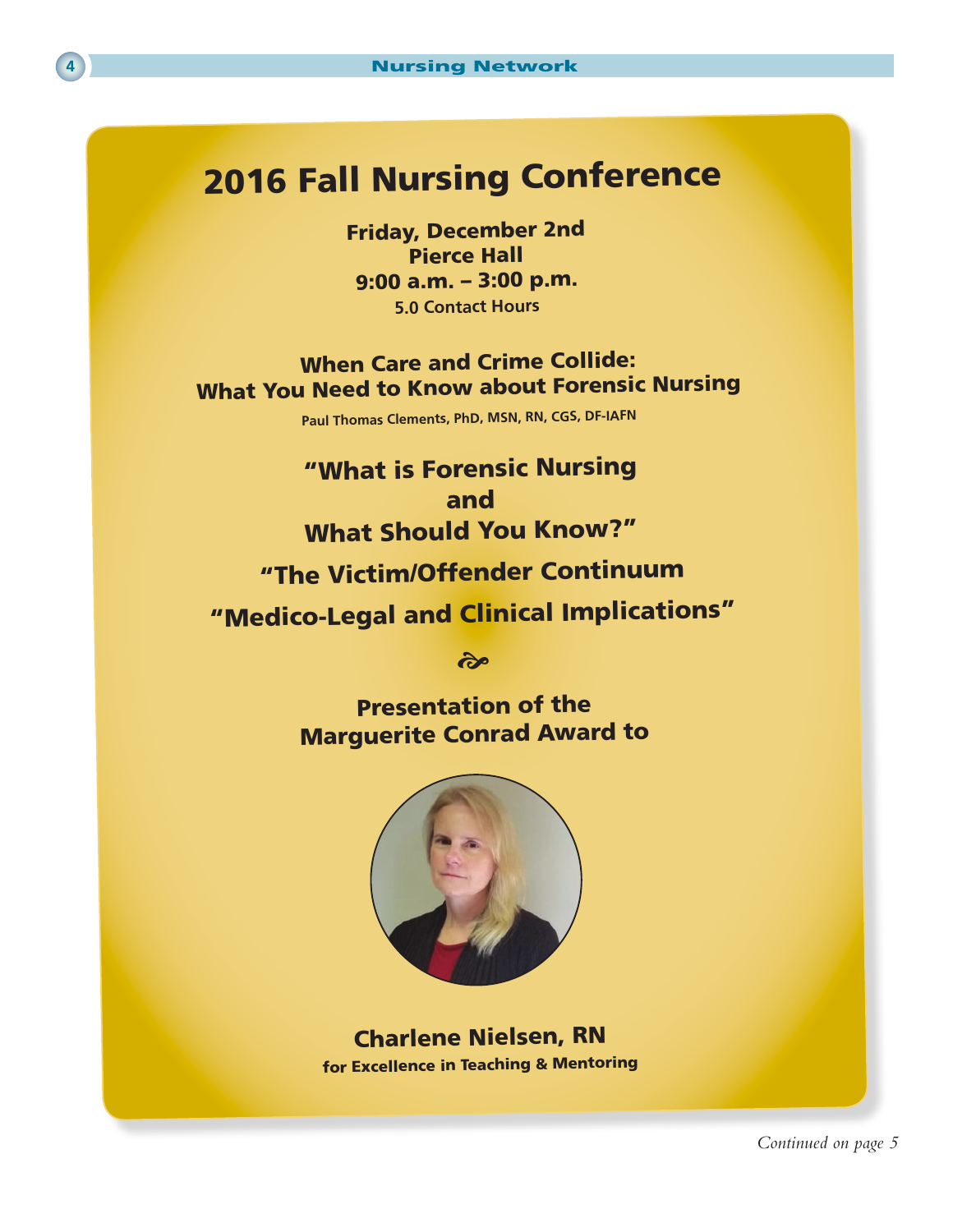### **Nursing Network 1999 (S)**

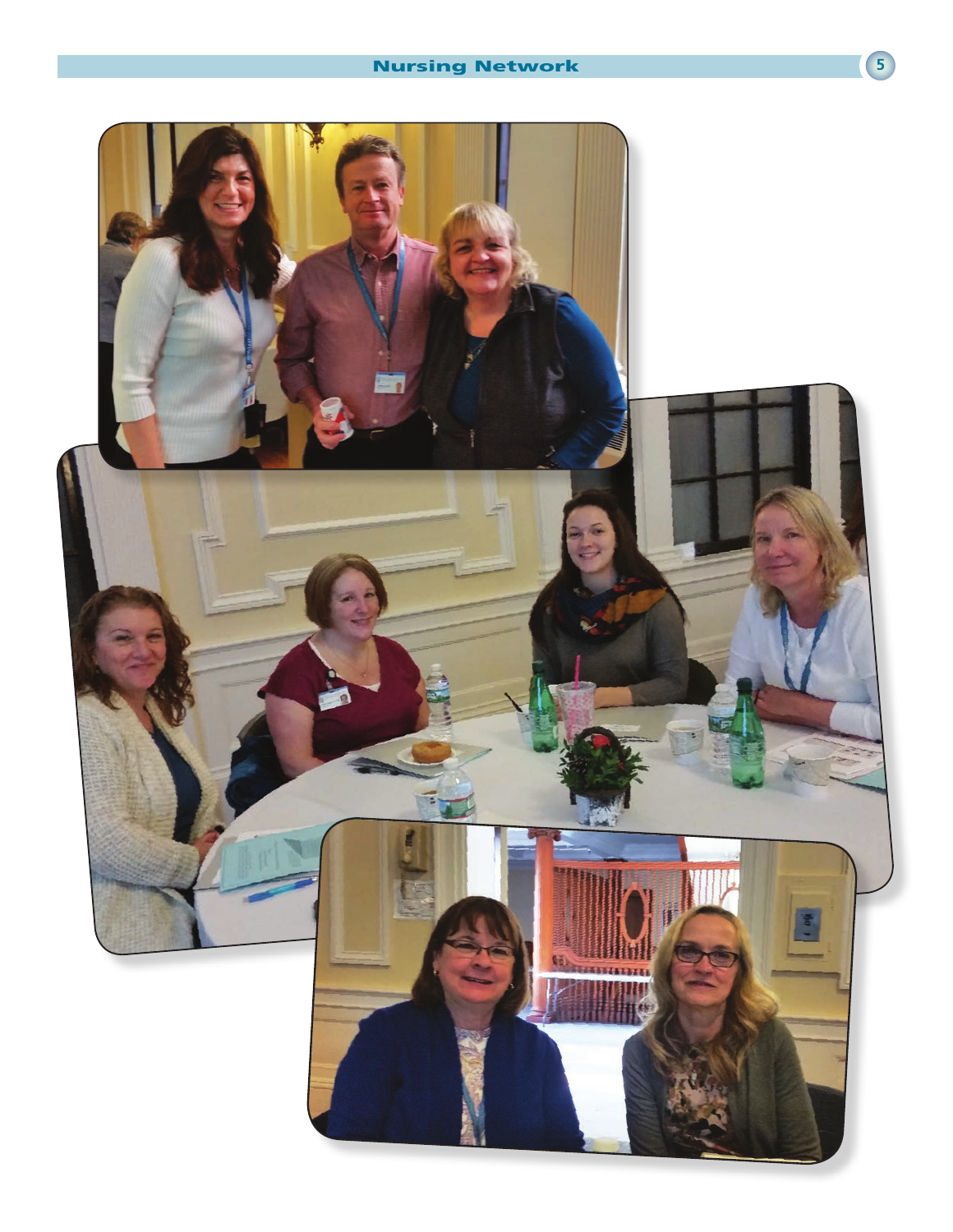## Leaves Are Meant to Fall, Not People It's Time to Shake the Tree with Education

*by Carme Volcy, RN*



 *(L) Carme Volcy, RN, and Anne Huntington, Nurse Director*

alls are the leading cause of<br>injury and death in older<br>Americans, according to the injury and death in older Americans, according to the Centers for Disease Control and Prevention (CDC). More than 2.5 million elderly Americans are treated in emergency rooms for fall-related injuries every year. The CDC also reports that falls were the number one cause of hip fractures in 2014. Falls accounted for \$30 billion in medical costs in 2014 and that number is expected to increase to an estimated \$60 billion by 2020. Cognitive impairment increases the risk of falling in older adults. The lack of selfawareness, the effects of medications, poor vision and impaired memory/ behavior are additional risk factors for falls in this demographic.

Research has found that improving balance and vision and reducing hazards in the home are effective ways to prevent falls among older adults. However, reducing falls in older adults with cognitive and/or behavioral challenges may require additional preventative measures by those who care for them.

The goal of the fall prevention awareness program is to educate patients and staff about fall risk factors and evidenced-based fall prevention measures originated from programs such as the CDC and the National Council on Aging (NCOA). In addition, informal education of patients' families will increase their involvement as well as reduce the risk of a fall. Caregiver and family involvement are crucial. The unit fall prevention awareness program uses a multidisciplinary approach, involving mental health specialists (MHSs), nurses, physical therapists and other team members.

The physical therapist, a critical member of the team, may work collaboratively with MHSs, nurses and other members to provide education and training on important strategies to reduce falls in this vulnerable population. Posters displayed in different areas on the unit will serve as useful reminders of fall reduction strategies for staff and patients. Staff members said they are eager to see this continuation of the fall prevention education offered at the fall fair, which included a helpful demonstration of the proper use of walkers and other devices. They and family members also learned how

to better ambulate frail patients after attending the class with the physical therapist.

As fall prevention awareness has increased on the unit, staff members are more actively checking on patients to minimize their risk of falling and ensuring they have basic safety features items, including glasses, hearing aids, well fitting shoes or anti slip socks, walkers or canes and call lights. It has also been noted that staff has been attending more promptly to patients ' bathroom needs, a key issue in fall events in elderly adults.

With ongoing staff and patient education, combined with family involvement, McLean should be able to decrease the injuries associated with this very preventable danger to our vulnerable population.  $\Box$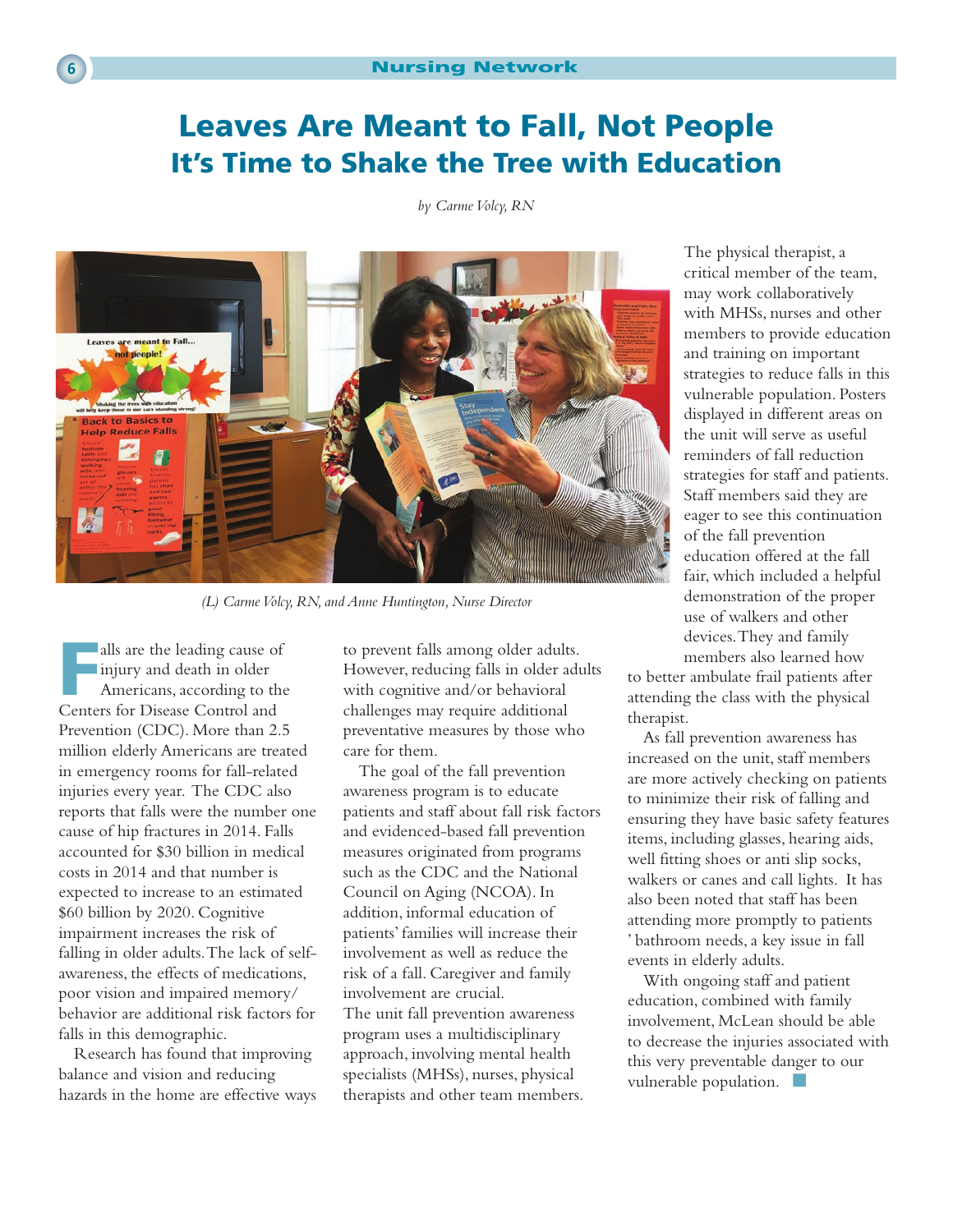#### *My McLean Over the Years: From Childhood Escapades to a Young Nurse's Training to Clinical Research*

*continued from page 1*

would later come under the umbrella of Partners HealthCare.

My unit assignment was East House, known as the maximum security women's unit. Unlike the Codman House of my childhood, there was no fine furniture, paintings, Oriental rugs or drapes. The hall looked quite barren: games, books and art supplies were locked away. It was heavily staffed with mental health workers, who read to patients, took walks and engaged in activities or quiet talks. There was much to learn: how to diffuse patients, manage emergencies and use restraints as a last resort. One technique that was discontinued soon after I arrived was the "application of cold wet packs." This procedure was used when certain patients became very agitated, acted out or were suicidal. In a special "tub room," many sheets were soaked in icy water and then wrapped around the patient almost in papoose fashion, with each limb separately wrapped. The goal was to prevent any skin from touching another skin surface. A warm blanket would then be placed over the "mummified" person on the stretcher and belted. A "special" was always assigned and for every patient I sat with, the calming effects from the slow warming led to complete relaxation and usually sleep, which was very restorative.

My "case study" patient was Ruth W., a 34-year-old mother of three girls who was diagnosed with catatonia. I struggled to relate to her, but had a tough time. Finally, in addition to giving her full nursing care, doing passive exercises and feeding her, I began to relax enough to try to engage her in activities. I decided to bring in music, read books to her, and talk about motherhood and fashion — subjects her husband told me interested her. She

was quiet, acted exhausted and seemed totally uninterested in life and at some point I accepted where she was. I told her she was safe, that I was there for three months on the unit and that "I would sit with her and just let her be" or be available if she wanted to talk.

The clinical nursing supervisor for East House was Marguerite Conrad! Marguerite lived upstairs in an elegantly appointed apartment on East House III. She was studying for her doctorate at B.U., which totally impressed and inspired me. She was always beautifully dressed, wellinformed and eloquent, as she met with her students on East House for weekly supervision. We all learned so much from her, especially empathy. Whenever the Marguerite Conrad Award is presented here at McLean, I realize how much of my career and life was influenced by her.

After graduating from Children's School of Nursing and working in recovery room nursing in St. Louis, medsurg nursing in Florida, maternity in Springfield, MA and pediatrics in New Bedford, I was again living in Belmont in 1974. The good feelings that I had over many years about McLean came flooding back. When I called the hospital to inquire about part-time positions, I was shocked to hear that they only hired for full-time nurse positions. I called the Director of Nursing directly because I was so astounded. She made it very clear that the nursing philosophy supported the nurse-patient relationship so strongly that they wanted each patient to be assured of the best consistency of care. I expressed my disappointment and surprise.

About three weeks later, human resources called me about a research nurse position on an alcohol and drug research unit in Oaks Building. Subjects were admitted for four-week stays as staff studied the effects of medications on drinking habits. I learned how to draw blood (every shift!), administer

alcohol as a medication — the nursing care at that time of severely inebriated subjects — and how to diffuse the anger of young males. I also learned how important teamwork and collaboration are on locked research units where tempers rose quickly. A mother of two pre-schoolers, I learned a lot of "bad" words and how to separate my job from family life. This unit closed and I became involved in a new research trial on Bowditch II, where Nancy Valentine was the clinical supervisor. I did not miss Oaks or my experiences there.

Nancy was an enthusiastic manager and through supervision helped me and others view our subjects more clinically. She educated us about addiction, the research mission, nursing protocols and psychodynamics. She just totally sparked my interest. Bowditch II was studying heroin-addicted subjects to test the effectiveness of a narcotic-blocking drug. The study involved administering naltrexone to subjects who were randomized in a double-blind trial. Once the four men had been on naltrexone or a placebo, they had the opportunity to "purchase" government-issued heroin with points earned on the unit. The heroin was delivered directly to the McLean pharmacy by a courier from the National Institutes of Health in Washington. It was labeled at the pharmacy and the courier, accompanied by McLean security, brought it to the unit nurse for sign-off. It was all very hush-hush, I felt like I was in a spy movie! Administering IV heroin was interesting. After practicing with saline, the other nurses and I felt somewhat more prepared. On day 15 of the trial, I had my first request by a subject for a PRN dose. I followed the medication policy and brought the filled syringe, the alcohol wipe and tourniquet on a tray to the subject. I was a very